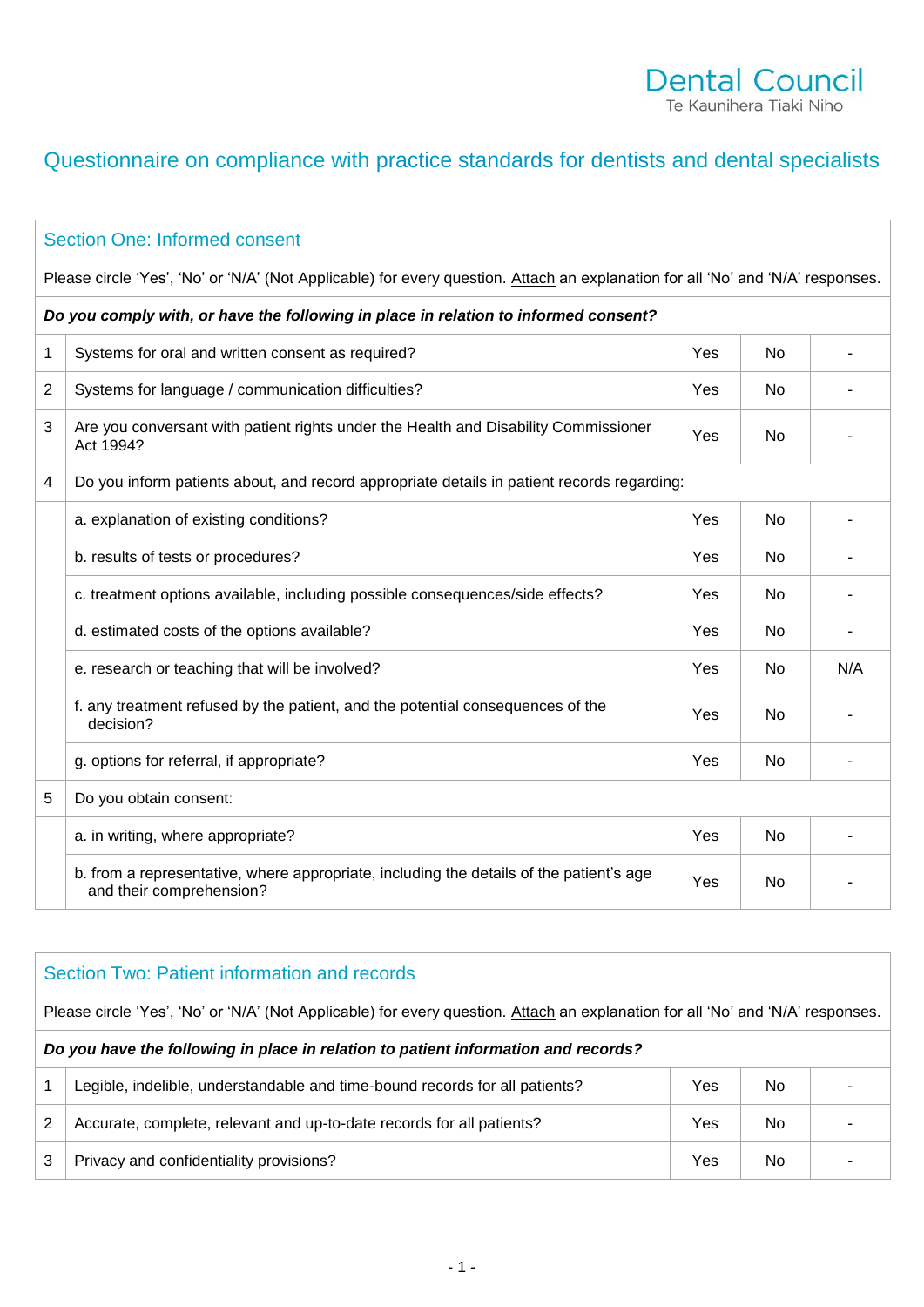|   | Section Two: Continued from page 1                                                 |     |    |     |  |
|---|------------------------------------------------------------------------------------|-----|----|-----|--|
| 4 | Adequate storage of records?                                                       | Yes | No |     |  |
| 5 | Adequate protection of computerised records?                                       | Yes | No | N/A |  |
| 6 | Provisions for patients' access to records?                                        | Yes | No |     |  |
| 7 | Is the following essential patient information up-to-date:                         |     |    |     |  |
|   | a. name, date of birth, gender?                                                    | Yes | No |     |  |
|   | b. address?                                                                        | Yes | No |     |  |
|   | c. for patients under 16, the contact details of their parent or guardian?         | Yes | No | N/A |  |
|   | d. medical history signed by the patient or guardian?                              | Yes | No | N/A |  |
| 8 | Are all treatment and services provided by you recorded?                           | Yes | No |     |  |
| 9 | Do the patient records contain appropriate details, including, but not limited to: |     |    |     |  |
|   | a. all visits, failures and cancellations?                                         | Yes | No |     |  |
|   | b. reason for attendance?                                                          | Yes | No |     |  |
|   | c. history?                                                                        | Yes | No |     |  |
|   | d. clinical findings?                                                              | Yes | No |     |  |
|   | e. diagnosis?                                                                      | Yes | No |     |  |
|   | f. options and treatment plan with the appropriate explanations?                   | Yes | No |     |  |
|   | g. treatment carried out?                                                          | Yes | No |     |  |
|   | h. treatment patient declined?                                                     | Yes | No |     |  |
|   | i. consent obtained?                                                               | Yes | No |     |  |
|   | j. medication prescribed or dispensed?                                             | Yes | No |     |  |
|   | k. details of professional advice given/sought?                                    | Yes | No |     |  |
|   | I. estimate of costs?                                                              | Yes | No |     |  |

## Section Three: Infection prevention and control

Please circle 'Yes', 'No' or 'N/A' (Not Applicable) for every question. Attach an explanation for all 'No' and 'N/A' responses.

#### *Do you comply with, or have the following in place in relation to cross infection control?*

|   | Are you aware of the correct techniques for use of alcohol based hand rub and<br>hand washing, and apply them at the correct times?                                                                 | Yes | No |  |
|---|-----------------------------------------------------------------------------------------------------------------------------------------------------------------------------------------------------|-----|----|--|
| 2 | Do you routinely practise other hand hygiene protective measures?                                                                                                                                   | Yes | No |  |
| 3 | Do you use personal protective equipment properly during all procedures and<br>activities when contact with blood or saliva is possible, and/or when aerosols,<br>splashes or sprays are generated? | Yes | No |  |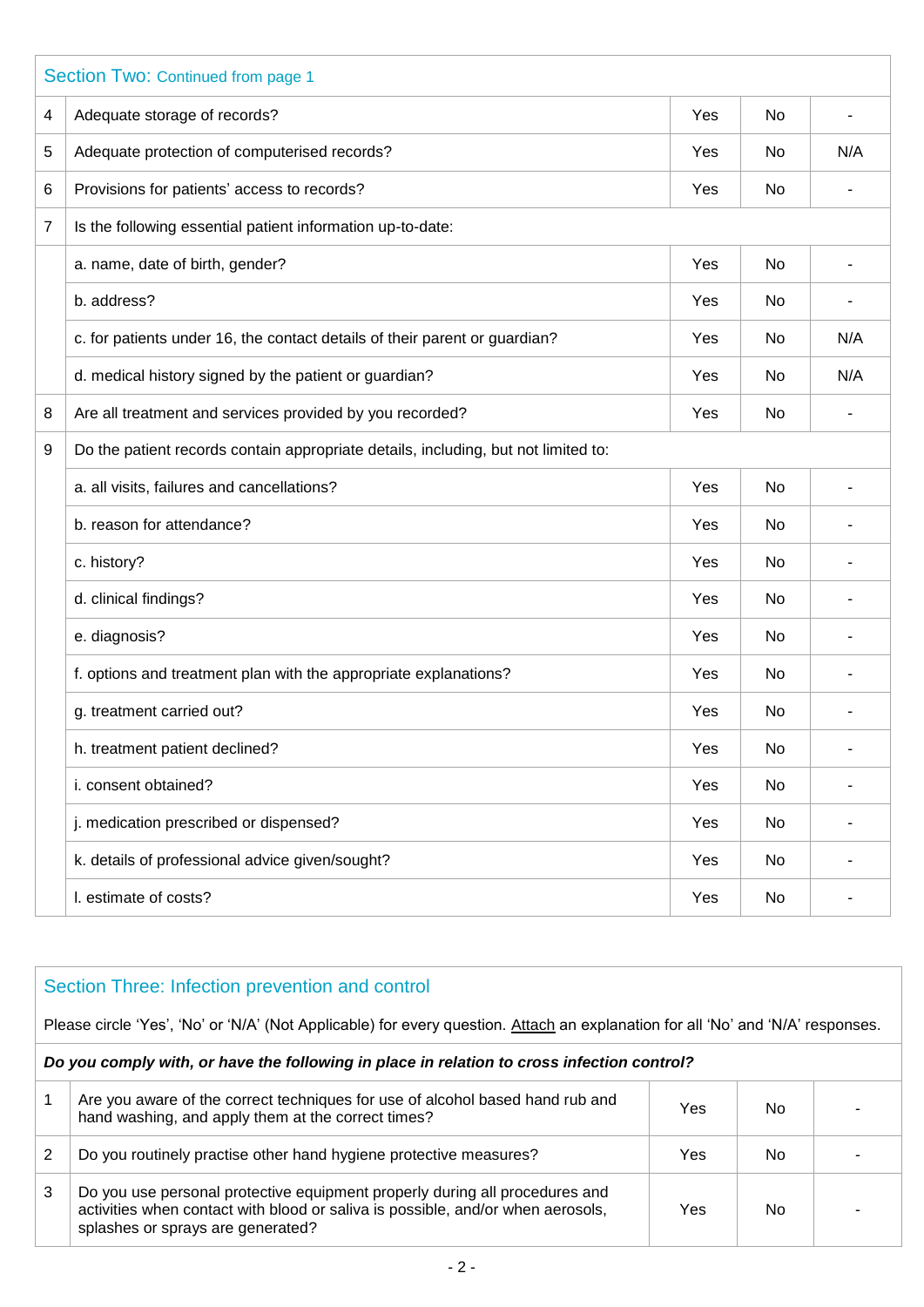|                 | Section Three: Continued from page 2                                                                                                                                                                          |     |           |     |  |  |  |
|-----------------|---------------------------------------------------------------------------------------------------------------------------------------------------------------------------------------------------------------|-----|-----------|-----|--|--|--|
| 4               | Do you follow safe practices for the handling and disposal of sharps?                                                                                                                                         | Yes | No        |     |  |  |  |
| 5               | Do you ensure the safe handling and disposal of hazardous and controlled<br>waste?                                                                                                                            | Yes | No        |     |  |  |  |
| 6               | Do you employ measures to minimise the degree and extent of contamination<br>within a contaminated zone, and the spread of contamination to a clean zone?                                                     | Yes | No        |     |  |  |  |
| 7               | Do you ensure all surfaces, equipment and instruments are cleaned and<br>disinfected, as defined within the practice standard?                                                                                | Yes | No        |     |  |  |  |
| 8               | Are you assured that the water in your practice environment, including your<br>waterlines, is safe to drink?                                                                                                  | Yes | No        |     |  |  |  |
| 9               | Are you aware of when transmission-based precautions are required in addition to<br>standard precautions, and either follow them, or refer appropriately?                                                     | Yes | No        |     |  |  |  |
| 10 <sup>°</sup> | Do you ensure contaminated items for dispatch are decontaminated, packaged<br>and labelled appropriately before dispatch?                                                                                     | Yes | <b>No</b> |     |  |  |  |
| 11              | Do you ensure equipment and materials used in the repair or modification of<br>dental appliances, which have been in contact with the patient's mouth, are<br>handled appropriately?                          | Yes | No        |     |  |  |  |
| 12              | Do you discard single-use items after use on the patient?                                                                                                                                                     | Yes | No        |     |  |  |  |
| 13              | Do you ensure that reusable items are reprocessed properly, as appropriate for<br>their intended use?                                                                                                         | Yes | No        |     |  |  |  |
| 14              | Do you ensure an appropriate reprocessing area is designated with distinct areas<br>for reprocessing procedures, which facilitates reprocessing flow from<br>contaminated to clean?                           | Yes | No        |     |  |  |  |
| 15              | Do you ensure all contaminated reusable items are properly cleaned and dried?                                                                                                                                 | Yes | No        |     |  |  |  |
| 16              | Do you ensure all critical items are packaged and labelled with batch control<br>identification information before sterilisation?                                                                             | Yes | No        | N/A |  |  |  |
| 17              | Do you ensure all reusable critical and semi-critical items are sterilised using a<br>steam steriliser with an appropriate cycle type?                                                                        | Yes | No        |     |  |  |  |
| 18              | Are all packaged items processed in a steam steriliser with drying capability?                                                                                                                                | Yes | No        |     |  |  |  |
| 19              | Do you ensure each sterilisation cycle is appropriately monitored, and the<br>steriliser used properly to ensure sterilisation is achieved?                                                                   | Yes | No        |     |  |  |  |
| 20              | Do you ensure appropriate storage and handling of: critical items to maintain their<br>sterility until point of use, and semi-critical and non-critical items to protect from<br>contamination before re-use? | Yes | No        |     |  |  |  |
| 21              | Do you ensure the appropriate performance tests for each piece of reprocessing<br>equipment are carried out at the correct times?                                                                             | Yes | No        |     |  |  |  |
| 22              | Do you ensure reprocessing equipment is appropriately cleaned, daily<br>maintenance checks performed, and preventative maintenance carried out at<br>least annually?                                          | Yes | No        |     |  |  |  |
| 23              | Do you ensure validation and annual performance re-qualification are properly<br>performed for each steriliser and instrument washer-disinfector at the correct<br>times, and by the appropriate personnel?   | Yes | No        |     |  |  |  |
| 24              | Are you aware of the procedures you must follow in the event of a sharps injury?                                                                                                                              | Yes | No        |     |  |  |  |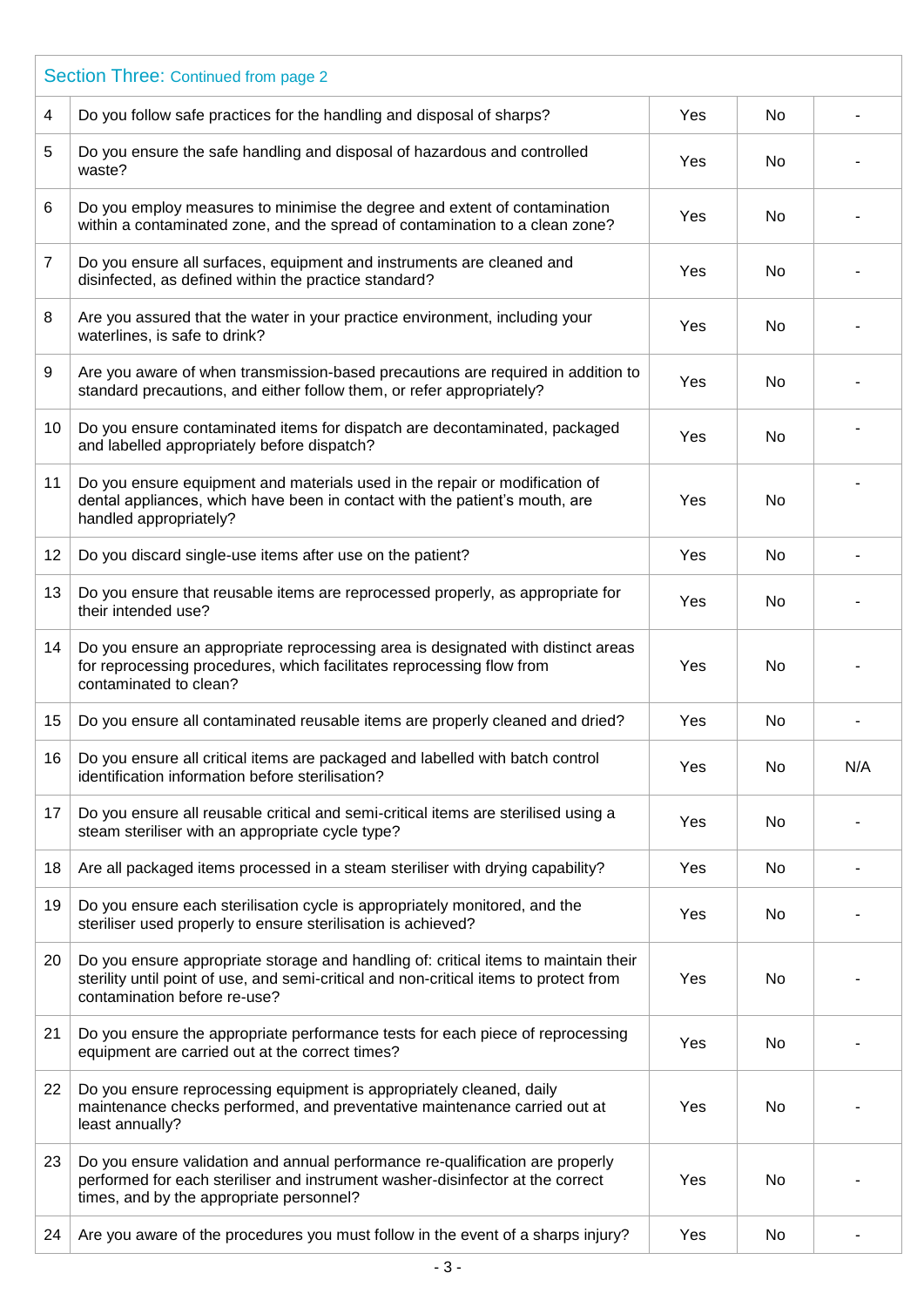| Section Three: Continued from page 3 |                                                                                                               |     |    |  |
|--------------------------------------|---------------------------------------------------------------------------------------------------------------|-----|----|--|
| -25                                  | Do you comply with the documentation requirements of the practice standard?                                   | Yes | No |  |
| 26                                   | Do you maintain and refresh your knowledge on infection prevention and control<br>measures at least annually? | Yes | No |  |

| Section Four: Conscious sedation for dental procedures |                                                                                                                                 |     |           |     |  |
|--------------------------------------------------------|---------------------------------------------------------------------------------------------------------------------------------|-----|-----------|-----|--|
|                                                        | Please circle 'Yes', 'No' or 'N/A' (Not Applicable) for every question. Attach an explanation for all 'No' and 'N/A' responses. |     |           |     |  |
|                                                        | Do you provide conscious sedation? If no please proceed to Section Five                                                         | Yes | No        |     |  |
|                                                        | Do you comply with, or have the following in place in relation to conscious sedation?                                           |     |           |     |  |
| 1                                                      | Appropriate level of conscious sedation training?                                                                               | Yes | No        |     |  |
| $\overline{2}$                                         | Up-to-date emergency training to the appropriate level?                                                                         | Yes | No        |     |  |
| 3                                                      | Attendance of an anaesthetist during techniques involving a patient's loss of<br>consciousness?                                 | Yes | No        | N/A |  |
| $\overline{4}$                                         | Relevant and up-to-date patient medical histories?                                                                              | Yes | No        |     |  |
| 5                                                      | Pre- and post-operative instructions given to the patient?                                                                      | Yes | No        |     |  |
| 6                                                      | Informed consent detailed in the patient records?                                                                               | Yes | <b>No</b> |     |  |
| $\overline{7}$                                         | Patient records contain detail on the drugs, dosage, and time administered?                                                     | Yes | No        |     |  |
| 8                                                      | Appropriate equipment available and maintained in the operating and recovery areas?                                             | Yes | No        |     |  |
| 9                                                      | Continuous pulse oximetry during intravenous sedation?                                                                          | Yes | <b>No</b> | N/A |  |
| 10                                                     | Adequate facilities, including a recovery area?                                                                                 | Yes | No        |     |  |
| 11                                                     | Appropriately trained staff always present with the sedated patient during the<br>procedure and recovery?                       | Yes | No        |     |  |
| 12                                                     | Appropriate emergency drugs available?                                                                                          | Yes | No        |     |  |
| 13                                                     | Discharge protocol in place and being followed?                                                                                 | Yes | No        |     |  |
| 14                                                     | A protocol for transfer of patients that require further medical care?                                                          | Yes | No        |     |  |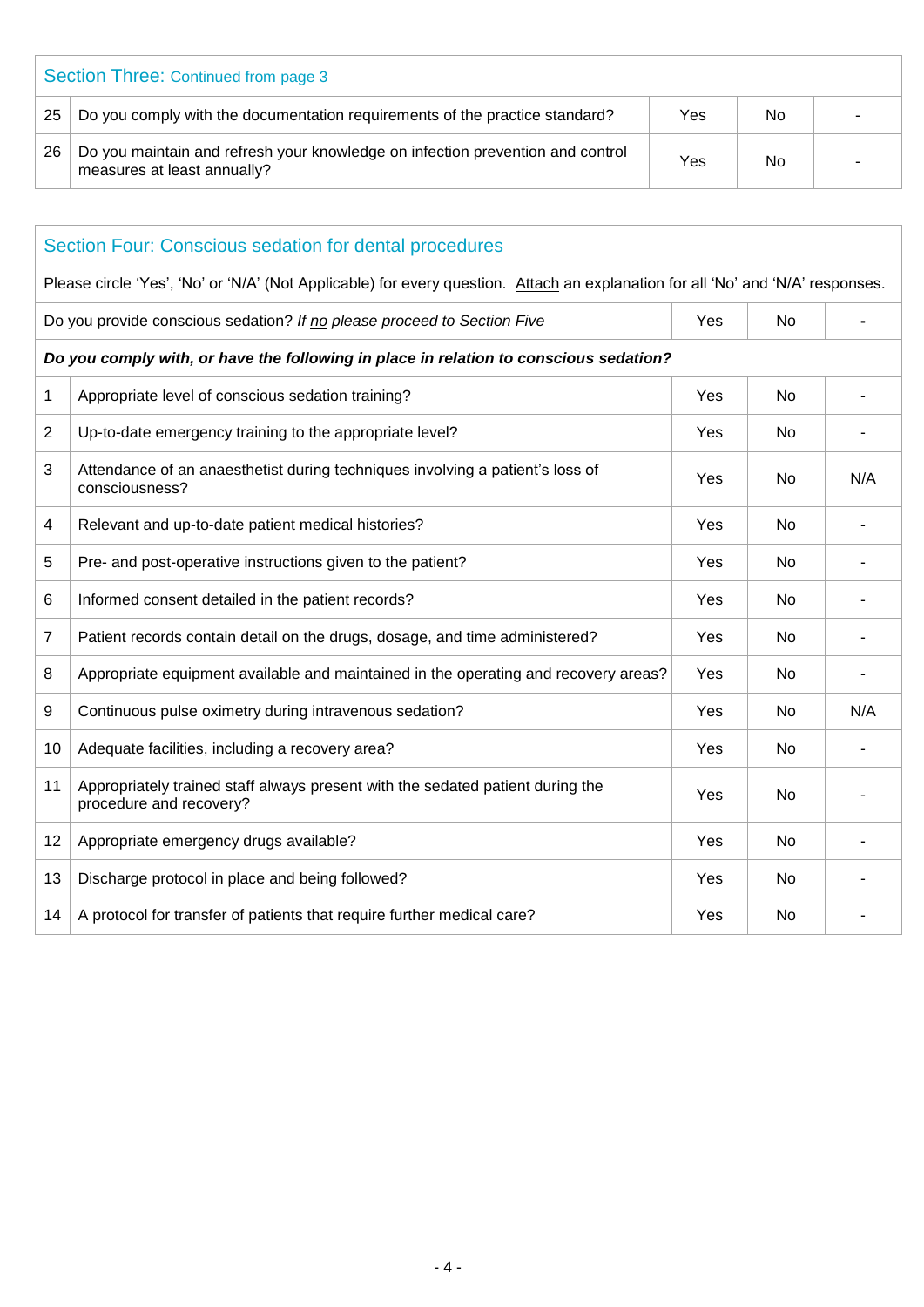Section Five: Working relationships with other oral health practitioners within your practice, where relevant

#### *Part 1 -Dental Hygienist*

Please circle 'Yes', 'No' or 'N/A' (Not Applicable) for every question. Attach an explanation for all 'No' and 'N/A' responses.

| Do you have a professional relationship with a dental hygienist in your practice? | Yes | No | $\overline{\phantom{a}}$ |  |
|-----------------------------------------------------------------------------------|-----|----|--------------------------|--|
| If no please proceed to Part 2 - Orthodontic Auxiliary                            |     |    |                          |  |

*Do you comply with, or have the following in place for your working relationship with your dental hygienist?*

| 1               | A signed professional agreement with the hygienist in relation to the provision of clinical<br>guidance, direct clinical supervision, radiography, and access to prescription medicines,<br>as required by the scope of practice for a hygienist? | Yes        | No.            |     |
|-----------------|---------------------------------------------------------------------------------------------------------------------------------------------------------------------------------------------------------------------------------------------------|------------|----------------|-----|
| 2               | Are you aware of the requirements of the hygienist's scope, and any possible limitations<br>or exclusions on their scope?                                                                                                                         | Yes        | <b>No</b>      |     |
| 3               | Do you examine all new patients, assess their medical history, and develop their oral<br>health care plan?                                                                                                                                        | <b>Yes</b> | <b>No</b>      |     |
| $\overline{4}$  | Do you provide timely advice and ensure the hygienist has access to advice and<br>guidance when off-site?                                                                                                                                         | <b>Yes</b> | <b>No</b>      |     |
| 5               | Do you assess the medical history of patients who self-refer to the hygienist, and make<br>recommendations for their oral health care plan?                                                                                                       | Yes        | <b>No</b>      |     |
| 6               | Are you onsite when dental hygiene services are provided to patients who self-refer to<br>the hygienist, or for patients who have been referred by other dentists?                                                                                | Yes        | <b>No</b>      |     |
| $\overline{7}$  | Do you have protocols for off-site treatment (e.g. nursing homes)?                                                                                                                                                                                | Yes        | No             | N/A |
| 8               | Do you provide direct clinical supervision for the hygienist when administering local<br>anaesthetic, if allowed within the hygienist's scope?                                                                                                    | Yes        | No             | N/A |
| 9               | Do you prepare the treatment plan prior to orthodontic procedures being commenced by<br>the hygienist?                                                                                                                                            | Yes        | No.            | N/A |
| 10 <sub>1</sub> | Are all activities by the hygienist with a limited scope of practice, performed under your<br>direct clinical supervision onsite?                                                                                                                 | Yes        | No             | N/A |
| 11              | Is the practising certificate, for a hygienist with a limited scope of practice, displayed?                                                                                                                                                       | <b>Yes</b> | N <sub>0</sub> | N/A |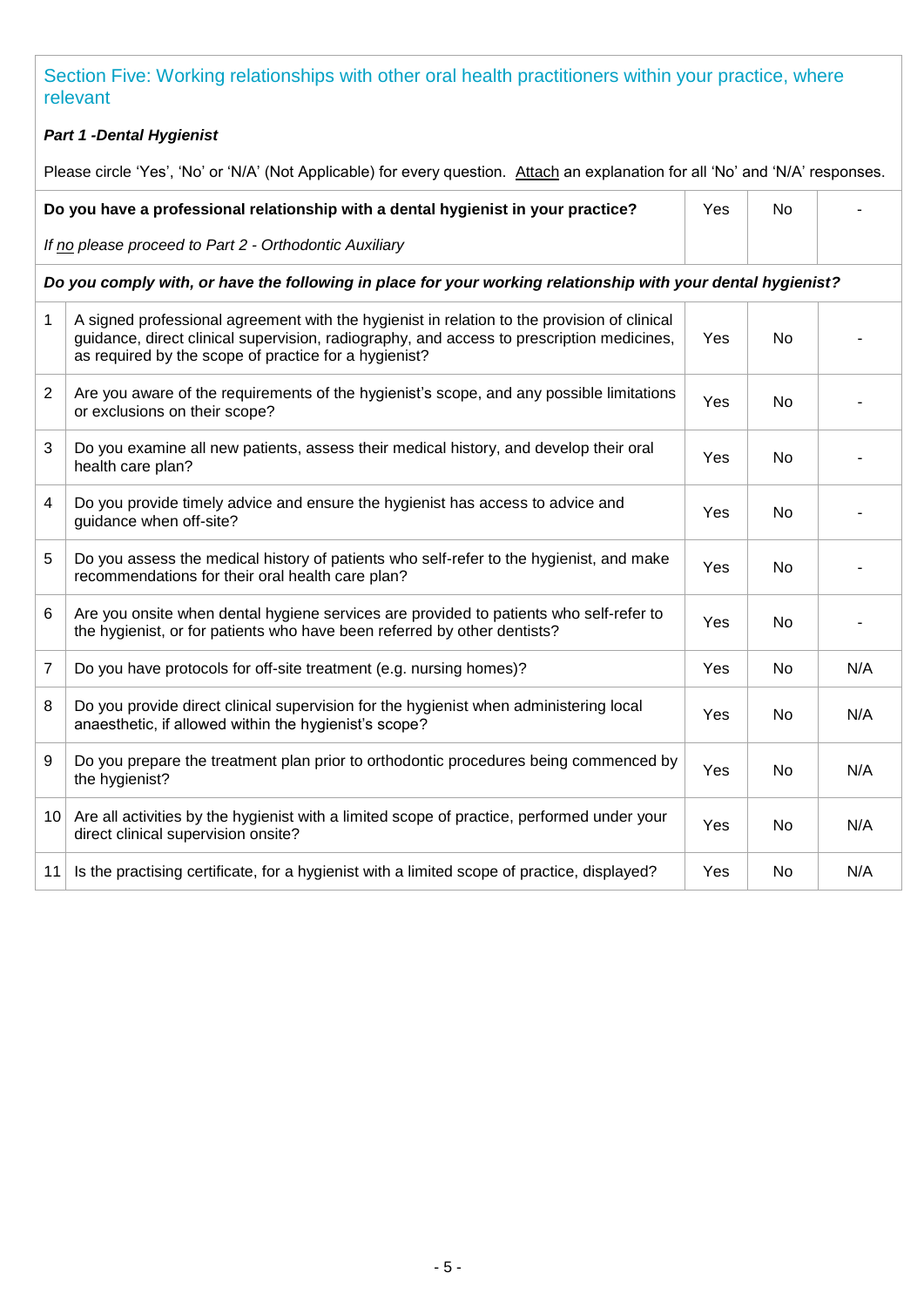## Section Five: Continued from page 5 *Part 2 - Orthodontic Auxiliary* Please circle 'Yes' or 'No' for every question. Attach an explanation for all 'No' responses. **Do you have a professional relationship with an orthodontic auxiliary in your practice?**  *If no please proceed to Part 3 – Dental Therapists*  Yes | No *Do you comply with, or have the following in place for your working relationship with your orthodontic auxiliary,*

*if relevant?* 1 A signed professional agreement with the orthodontic auxiliary(s) in relation to the provision of direct supervision and radiography; as required by the scope of practice for an orthodontic auxiliary? Yes | No 2 Are you aware of the requirements of the orthodontic auxiliary's scope, and any possible limitations or exclusions on their scope? Yes No 3 Do you examine all new patients, assess their medical history, and develop their oral health care plan? Yes No

## *Part 3 - Dental Therapist* Please circle 'Yes' or 'No' for every question. Attach an explanation for all 'No' responses. **Do you have a professional relationship with a dental therapist in your practice?** *If no please proceed to Part 4 – Dental Technician/Clinical Dental Technician* Yes No *Do you comply with, or have the following in place for your working relationship with your dental therapist, if relevant?* 1 A signed professional agreement with the therapist in relation to the provision of clinical guidance, advice, radiography, access to prescription medicines, and referrals, as required by the scope of practice for a therapist? Yes No 2 | Are you aware of the requirements of the dental therapist's scope, and any possible exclusions on | Yes | No<br>| their scope(s) of practice? 3 Does the therapist refer to you, where appropriate, with the correct documentation? Yes No 4 Do you provide advice on the same working day as it is sought? The No of the Second Second Second Second Second Second Second Second Second Second Second Second Second Second Second Second Second Second Second Second Sec 5 Do you ensure access to timely advice in the event of your unavailability? The Mo No No No No No

6 Do you keep accurate records of advice given? The same state of the state of the No of the No of the No of the No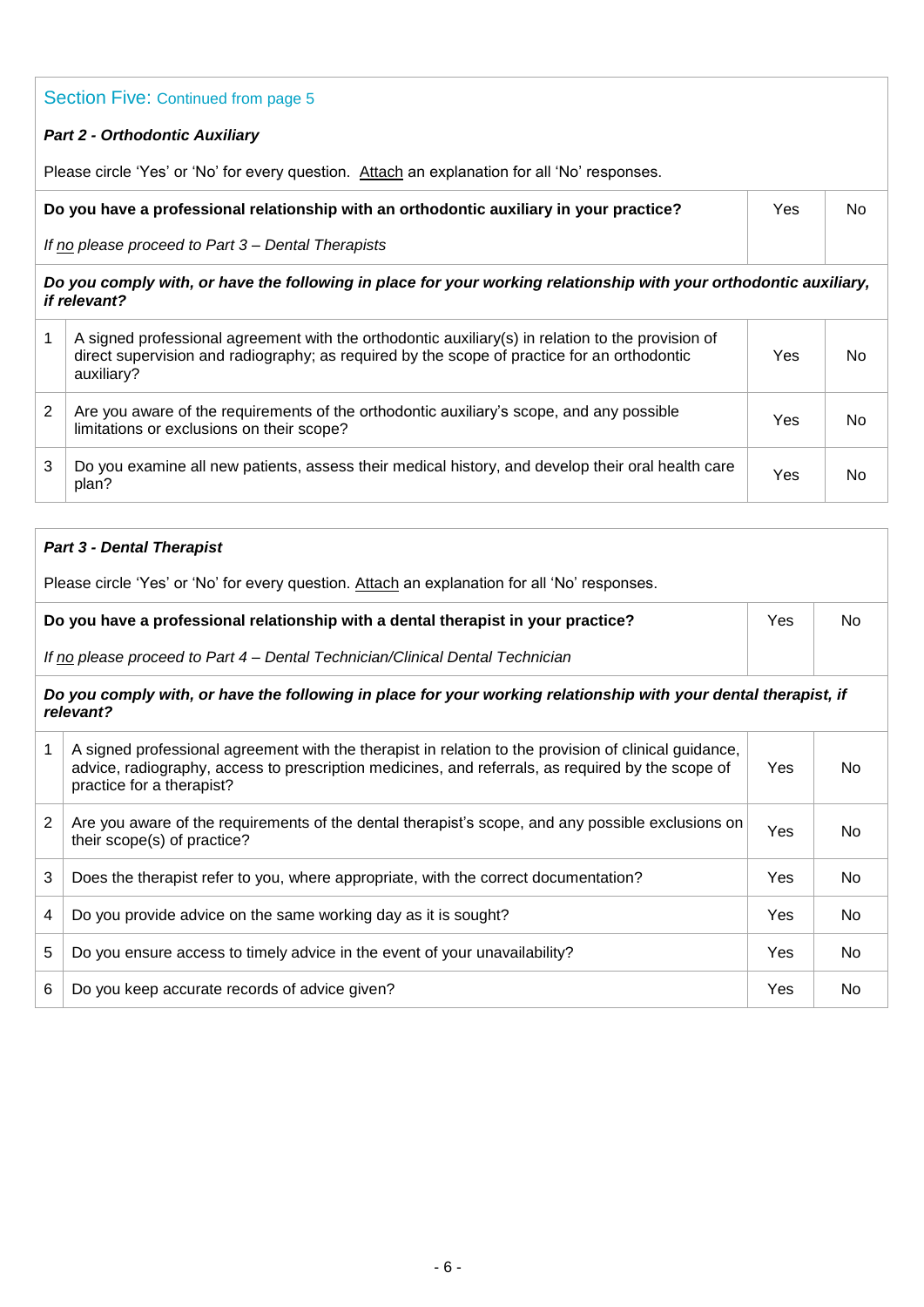| Section Five: Continued from page 6                                                                                                                                               |                                                                                                                                                                                                                                                                                                                  |     |                |  |
|-----------------------------------------------------------------------------------------------------------------------------------------------------------------------------------|------------------------------------------------------------------------------------------------------------------------------------------------------------------------------------------------------------------------------------------------------------------------------------------------------------------|-----|----------------|--|
|                                                                                                                                                                                   | <b>Part 4 - Dental Technician/Clinical Dental Technician</b>                                                                                                                                                                                                                                                     |     |                |  |
|                                                                                                                                                                                   | Please circle 'Yes' or 'No' for every question. Attach an explanation for all 'No' responses.                                                                                                                                                                                                                    |     |                |  |
| Do you have a professional relationship with a dental technician and/or clinical dental<br>Yes<br>technician in your practice?                                                    |                                                                                                                                                                                                                                                                                                                  |     | <b>No</b>      |  |
|                                                                                                                                                                                   | If no please proceed to Section Six                                                                                                                                                                                                                                                                              |     |                |  |
| Do you comply with, or have the following in place for your working relationship with the dental<br>technician/clinical dental technician that you source work from, if relevant? |                                                                                                                                                                                                                                                                                                                  |     |                |  |
| $\mathbf{1}$                                                                                                                                                                      | Timely advice is provided to the technician undertaking, on prescription, your work?                                                                                                                                                                                                                             | Yes | No.            |  |
| 2                                                                                                                                                                                 | Do you ensure that all products purchased and supplied by the laboratory are of an acceptable<br>quality and standard and that a custom made appliance supplied to you or the patient can be<br>traced in the event of a product recall or an adverse reaction or allergy complaint?                             | Yes | <b>No</b>      |  |
| 3                                                                                                                                                                                 | Oral health certificates are only provided when there are no diseased or unhealed hard or soft<br>tissues or any other contraindicating abnormalities?                                                                                                                                                           | Yes | <b>No</b>      |  |
| 4                                                                                                                                                                                 | Accurate patient records are kept on advice given, prescriptions provided, and oral health<br>certificates issued?                                                                                                                                                                                               | Yes | <b>No</b>      |  |
| 5                                                                                                                                                                                 | Are you aware of your responsibilities, in particular for the preparation of teeth and/or soft<br>tissues for partial dentures, immediate dentures and over-dentures; the final fitting of the<br>appliances; and the clinical care outcomes of immediate dentures, root and implant supported<br>over-dentures? | Yes | N <sub>0</sub> |  |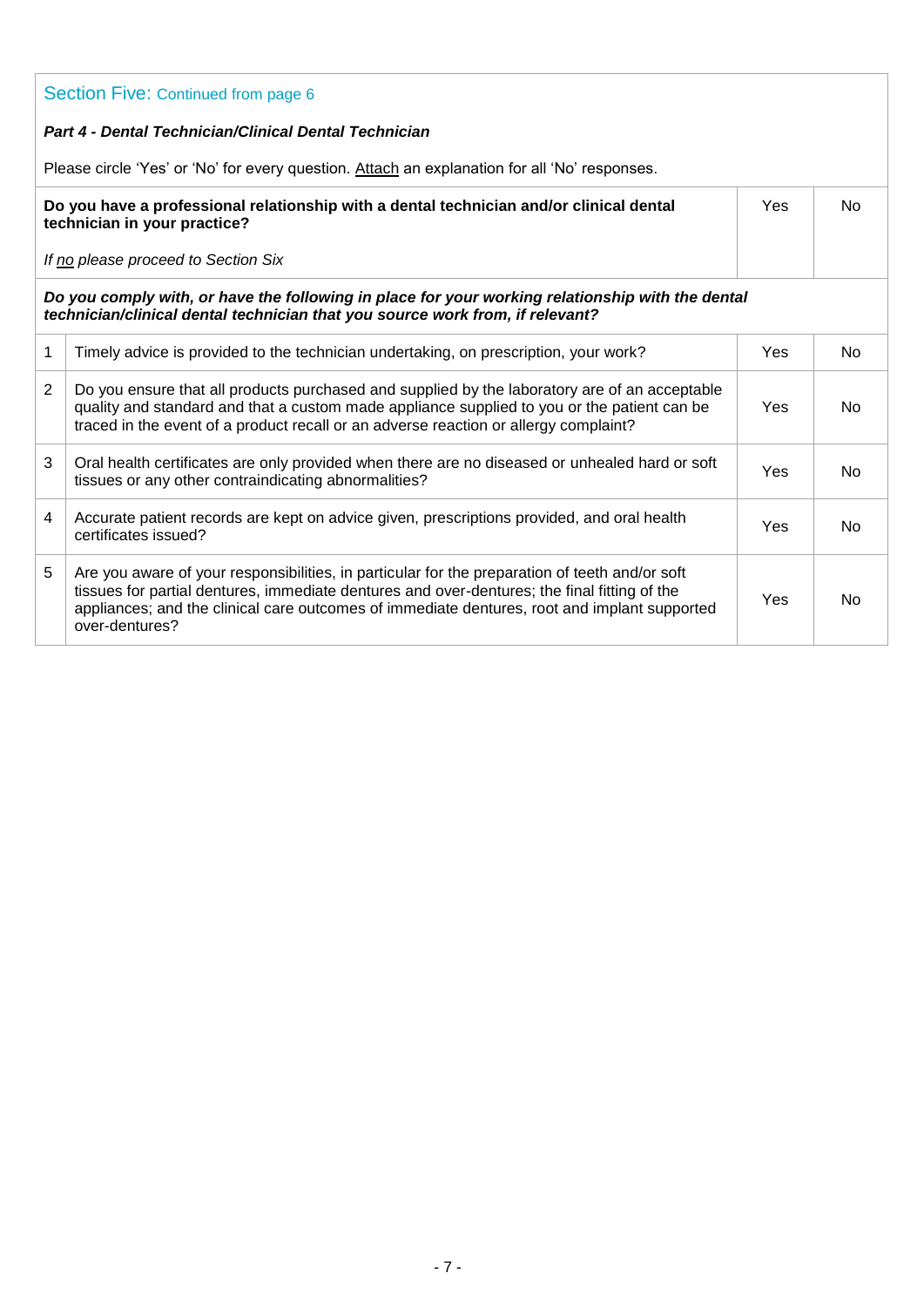|                | Section Six: Transmissible major viral infections<br>Please circle 'Yes' or 'No' for every question. Attach an explanation for all 'No' responses.                                                                  |     |     |  |  |
|----------------|---------------------------------------------------------------------------------------------------------------------------------------------------------------------------------------------------------------------|-----|-----|--|--|
|                | Do you comply with, or have the following in place in relation to transmissible major viral infections (TMVI)?                                                                                                      |     |     |  |  |
| 1              | Are you aware of testing requirements:                                                                                                                                                                              |     |     |  |  |
|                | Following exposure to HBV, HCV or HIV <sup>1</sup> (initial and follow-up testing)?<br>a.                                                                                                                           | Yes | No. |  |  |
|                | Subsequent to a positive test result for HBV, HCV and/or HIV?<br>b.                                                                                                                                                 | Yes | No. |  |  |
|                | For ongoing monitoring of viral load levels, if infected?<br>c.                                                                                                                                                     | Yes | No. |  |  |
| $\overline{2}$ | Are you aware of your requirements in the event of a positive test result:                                                                                                                                          |     |     |  |  |
|                | To immediately stop performing exposure-prone procedures?<br>a.                                                                                                                                                     | Yes | No. |  |  |
|                | To promptly advise the Registrar of the Council?<br>b.                                                                                                                                                              | Yes | No. |  |  |
|                | To comply with any other Council requirements?<br>c.                                                                                                                                                                | Yes | No. |  |  |
| 3              | Are you aware of your requirement to seek medical advice:                                                                                                                                                           |     |     |  |  |
|                | For appropriate post-exposure prophylaxis if exposed to a TMVI?<br>а.                                                                                                                                               | Yes | No. |  |  |
|                | If you receive a positive test result?<br>b.                                                                                                                                                                        | Yes | No. |  |  |
|                | For ongoing care if infected?<br>с.                                                                                                                                                                                 | Yes | No. |  |  |
| 4              | Are you aware of your notification obligations to the Registrar of the Council, if you:                                                                                                                             |     |     |  |  |
|                | Know or suspect you are TMVI infected?<br>а.                                                                                                                                                                        | Yes | No. |  |  |
|                | Suspect that a known TMVI infected practitioner is not complying with their Council<br>b.<br>obligations?                                                                                                           | Yes | No  |  |  |
|                | Suspect that a practitioner is TMVI infected?<br>c.                                                                                                                                                                 | Yes | No  |  |  |
| 5              | Are you aware of your notification obligations to a patient if you sustain an injury resulting in exposure of the patient's<br>tissues to your blood, if you are:                                                   |     |     |  |  |
|                | TMVI infected?<br>a.                                                                                                                                                                                                | Yes | No  |  |  |
|                | Not known to be infected with a TMVI and subsequently you have a positive test result from<br>b.<br>the test taken at the time of injury?                                                                           | Yes | No. |  |  |
| 6              | Do you have in place the relevant procedures in the event you sustain an injury resulting in<br>exposure of the patient's tissues to your blood, whether you are TMVI infected or not known to be<br>TMVI infected? | Yes | No  |  |  |

l

<sup>&</sup>lt;sup>1</sup> Hepatitis B virus ('HBV'), hepatitis C virus ('HCV') and human immunodeficiency virus ('HIV')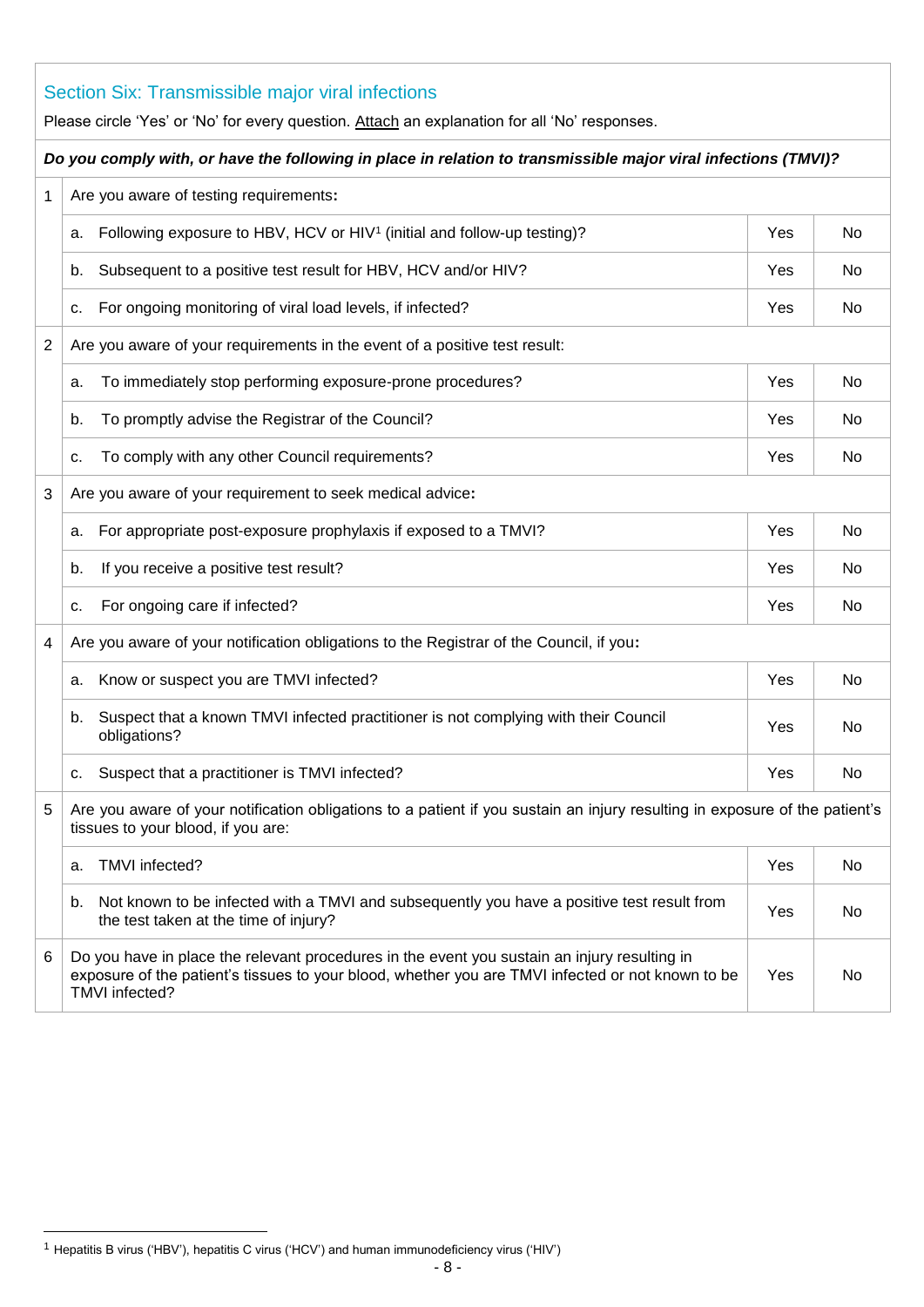#### Section Seven: Advertising

*Whilst you may not personally advertise, it is each practitioner's individual responsibility to ensure that they are familiar with the requirements of this practice standard and that if they undertake advertising of any form, that they ensure compliance.*

Please circle 'Yes' or 'No' for every question. Attach an explanation for all 'No' responses.

#### *Do you comply with, or have the following in place in relation to advertising?*

| 1               | Are you familiar with the relevant legislation and standards relating to advertising- such<br>as the Health Practitioners Competence Assurance Act 2003, the Fair Trading Act<br>1986, Consumer Guarantees Act 1993, Code of Health and Disability Services<br>Consumers' Rights, and the Advertising Standards Authority's Codes? | Yes | No.            |     |
|-----------------|------------------------------------------------------------------------------------------------------------------------------------------------------------------------------------------------------------------------------------------------------------------------------------------------------------------------------------|-----|----------------|-----|
| $\overline{2}$  | Do you always consider your professional, ethical and legal obligations when<br>advertising services, and how members of the public will perceive your advertising?                                                                                                                                                                | Yes | No             |     |
| 3               | Do you advertise in a manner that excludes any attempt to profit from, or take<br>advantage of, limited consumer understanding?                                                                                                                                                                                                    | Yes | No             |     |
| 4               | Does your advertising of services present information that is reasonably required by<br>consumers to make decisions about the availability of services offered?                                                                                                                                                                    | Yes | N <sub>o</sub> |     |
| 5               | Are you competent by reason of education, training and/or experience to provide the<br>service advertised; or to act in the manner or professional capacity advertised?                                                                                                                                                            | Yes | N <sub>o</sub> |     |
| $6\phantom{1}6$ | Are you certain that any claims made in your advertisement can be supported by best<br>available evidence?                                                                                                                                                                                                                         | Yes | N <sub>o</sub> |     |
| $\overline{7}$  | Do you advertise in a manner that avoids disparaging other practitioners and the<br>services they offer in any way?                                                                                                                                                                                                                | Yes | N <sub>o</sub> |     |
| 8               | Do you maintain responsibility for the form and content, its accuracy and compliance<br>with the practice standard requirements, of the advertising of health-related services<br>and products associated with your practice?                                                                                                      | Yes | No             |     |
| 9               | If you choose to advertise honorary titles, civic and military honours, honorary<br>qualifications or memberships of professional bodies, do you take care to ensure that<br>there is no possibility that the public will be misled?                                                                                               | Yes | N <sub>o</sub> | N/A |

| Section Eight: Sexual boundaries in the dentist/patient relationship<br>Please circle 'Yes' or 'No' for every question. Attach an explanation for all 'No' responses. |                                                                                                                                                                                   |            |     |  |  |
|-----------------------------------------------------------------------------------------------------------------------------------------------------------------------|-----------------------------------------------------------------------------------------------------------------------------------------------------------------------------------|------------|-----|--|--|
|                                                                                                                                                                       | Do you comply with, or have the following in place in relation to maintaining sexual boundaries in the<br>dentist/patient relationship?                                           |            |     |  |  |
|                                                                                                                                                                       | Create a practice environment that fosters mutual respect and trust in which the patient has<br>confidence and feels safe?                                                        | Yes        | No. |  |  |
| 2                                                                                                                                                                     | Understand and respect sexual boundaries?                                                                                                                                         | Yes        | No. |  |  |
| 3                                                                                                                                                                     | Presence of a third party during patient contact, particularly during sedation, after-hours<br>consultations or when dealing with patients more likely to misinterpret any event? | <b>Yes</b> | No. |  |  |
| $\overline{4}$                                                                                                                                                        | Relevant history taking?                                                                                                                                                          | Yes        | No  |  |  |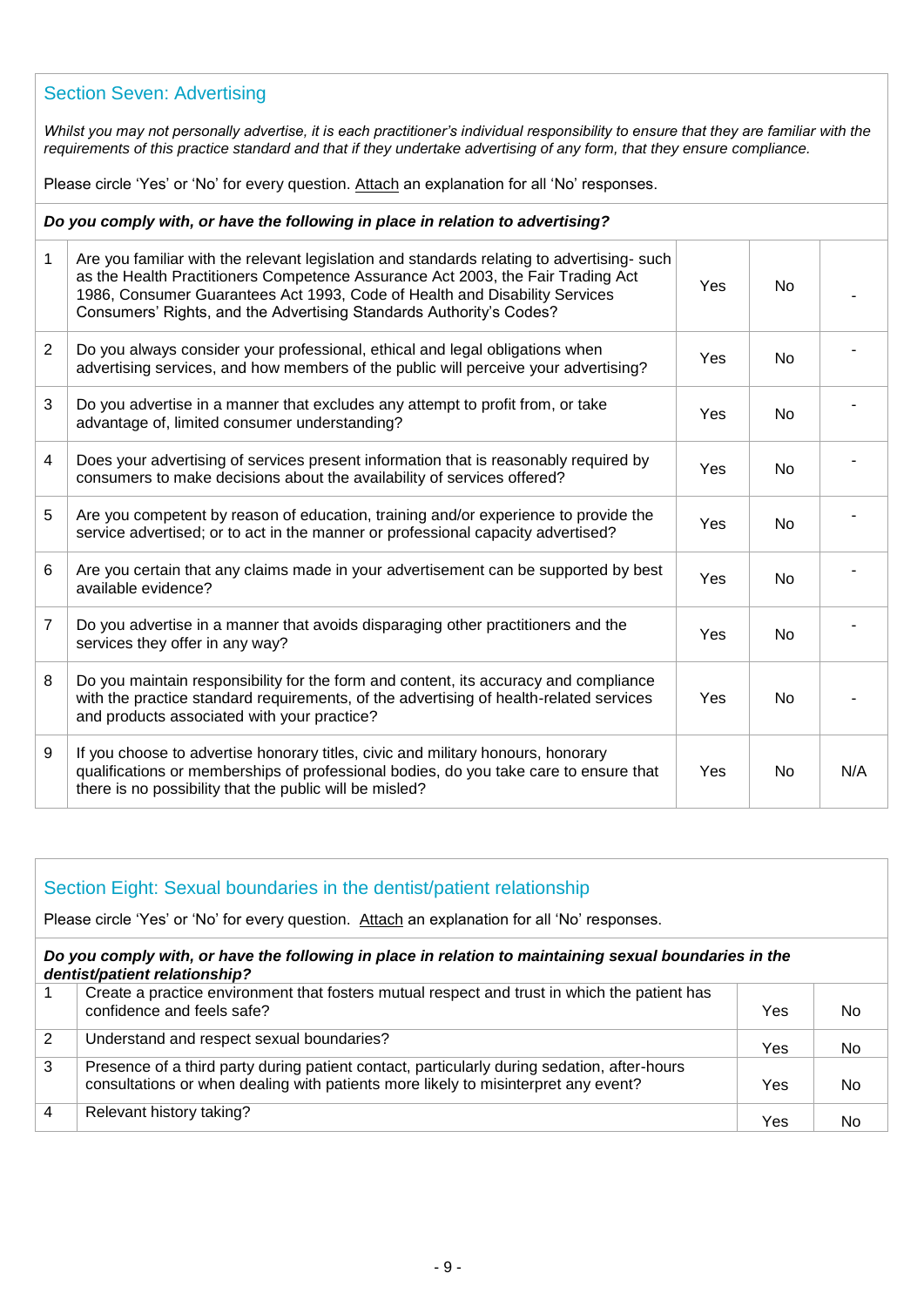|                                                                                        | <b>Section Nine: Medical emergencies</b>                                                                                                                                                                                    |     |    |  |  |
|----------------------------------------------------------------------------------------|-----------------------------------------------------------------------------------------------------------------------------------------------------------------------------------------------------------------------------|-----|----|--|--|
|                                                                                        | Please circle 'Yes' or 'No' for every question. Attach an explanation for all 'No' responses.                                                                                                                               |     |    |  |  |
| Do you comply with, or have the following in place in relation to medical emergencies? |                                                                                                                                                                                                                             |     |    |  |  |
| $\mathbf{1}$                                                                           | Do you record and regularly update the medical history of all patients?                                                                                                                                                     | Yes | No |  |  |
| $\overline{2}$                                                                         | Does your practice have written protocols describing the staff members' roles in management of<br>a medical emergency, and do you know your specific role in a medical emergency?                                           | Yes | No |  |  |
| 3                                                                                      | Do you have a current resuscitation training certificate to the required level:                                                                                                                                             |     |    |  |  |
|                                                                                        | If not providing sedation (or providing relative analgesia: CORE Level 4 or equivalent?<br>$\bullet$                                                                                                                        |     |    |  |  |
|                                                                                        | If providing sedation (excluding relative analgesia): NZRC CORE Level 5?<br>$\bullet$                                                                                                                                       | Yes | No |  |  |
|                                                                                        | If your CORE Level 4 resuscitation certificate has not yet expired, and you have not yet<br>completed the Level 5 training, are you aware that you need to complete a NZRC CORE<br>Level 5 course before 30 September 2016? |     |    |  |  |
| 4                                                                                      | Did your resuscitation training course (including any overseas courses) cover the following minimum modules:                                                                                                                |     |    |  |  |
|                                                                                        | <b>Airway management</b>                                                                                                                                                                                                    |     |    |  |  |
|                                                                                        | a. Manual airway opening?                                                                                                                                                                                                   | Yes | No |  |  |
|                                                                                        | b. Airway suction?                                                                                                                                                                                                          | Yes | No |  |  |
|                                                                                        | Oropharyngeal airway insertion?<br>с.                                                                                                                                                                                       | Yes | No |  |  |
|                                                                                        | d. Mouth to mask ventilation?                                                                                                                                                                                               | Yes | No |  |  |
|                                                                                        | e. One person bag-mask ventilation?                                                                                                                                                                                         | Yes | No |  |  |
|                                                                                        | Two person bag-mask ventilation?<br>f.                                                                                                                                                                                      | Yes | No |  |  |
|                                                                                        | g. Oxygen delivery?                                                                                                                                                                                                         | Yes | No |  |  |
|                                                                                        | <b>Adult collapse</b>                                                                                                                                                                                                       |     |    |  |  |
|                                                                                        | Adult collapse management plan?<br>а.                                                                                                                                                                                       | Yes | No |  |  |
|                                                                                        | Team scenario practice for adult collapse?<br>b.                                                                                                                                                                            | Yes | No |  |  |
|                                                                                        | Use of Automatic External Defibrillation?<br>c.                                                                                                                                                                             | Yes | No |  |  |
|                                                                                        | <b>Childhood collapse</b>                                                                                                                                                                                                   |     |    |  |  |
|                                                                                        | Childhood collapse management plan?<br>а.                                                                                                                                                                                   | Yes | No |  |  |
|                                                                                        | Team scenario practice for childhood collapse?<br>b.                                                                                                                                                                        | Yes | No |  |  |
|                                                                                        | Use of Automatic External Defibrillation?<br>c.                                                                                                                                                                             | Yes | No |  |  |
| 5                                                                                      | Did you read the Medical Emergencies - Information and Specific responses section of the<br>practice standard (Appendix 1) before your resuscitation training?                                                              | Yes | No |  |  |
| 6                                                                                      | Are you aware that your resuscitation training must be revalidated every two years - i.e your<br>certificate is only valid for two years?                                                                                   | Yes | No |  |  |